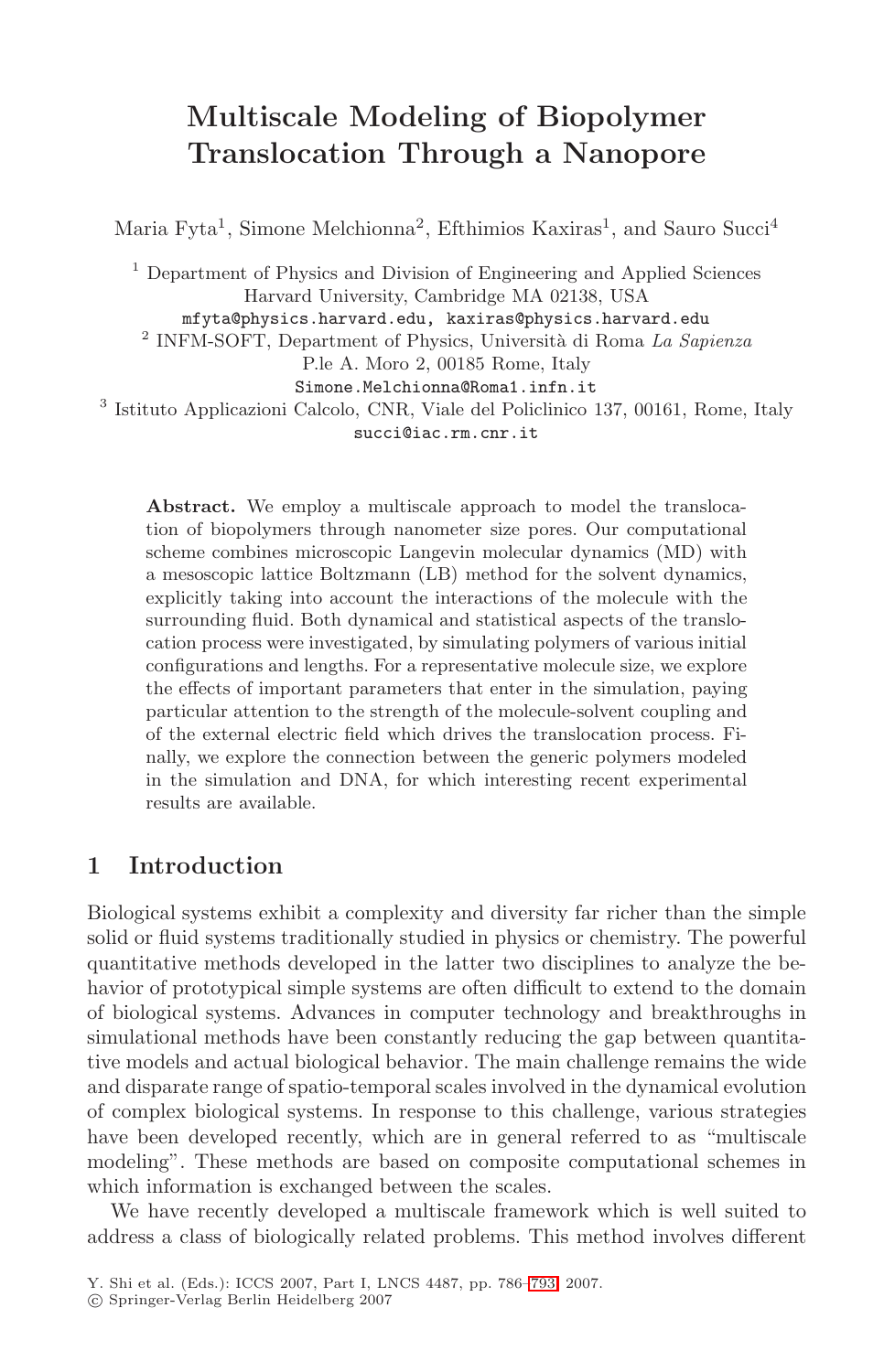levels of the statistical description of matter (continuum and atomistic) and is able to handle different scales through the spatial and temporal coupling of a mesoscopic fluid solvent, using the lattice Boltzmann method [1] (LB), with the atomistic level, which employs explicit molecular dynamics (MD). The solvent dynamics does not require any form of statistical ensemble averaging as it is represented through a discrete set of pre-averaged probability distribution functions, which are propagated along straight particle trajectories. This dual field/particle nature greatly facilitates the coupling between the mesoscopic fluid and the atomistic level, which proceeds seamlessy in time and only requires standard interpolation/extrapolation for information-transfer in physical space. Full details on this scheme are reported in Ref. [2]. We must note that to the best of our knowledge, although LB and MD with Langevin dynamics have been coupled before [3], this is the first time that such a coupling is put in place for long molecules of biological interest.

Motivated by recent experimental studies, we apply this multiscale approach to the translocation of a biopolymer through a narrow pore. These kind of biophysical processes are important in phenomena like viral infection by phages, inter-bacterial DNA transduction or gene therapy [4]. In addition, they are believed to open a way for ultrafast DNA-sequencing by reading the base sequence as the biopolymer passes through a nanopore. Experimentally, translocation is observed in vitro by pulling DNA molecules through micro-fabricated solid state or membrane channels under the effect of a localized electric field [5]. From a theoretical point of view, simplified schemes [6] and non-hydrodynamic coarsegrained or microscopic models [7,8] are able to analyze universal features of the translocation process. This, though, is a complex phenomenon involving the competition between many-body interactions at the atomic or molecular scale, fluid-atom hydrodynamic coupling, as well as the interaction of the biopolymer with wall molecules in the region of the pore. A quantitative description of this complex phenomenon calls for state-of-the art modeling, towards which the results presented here are directed.

#### **2 Numerical Set-Up**

In our simulations we use a three-dimensional box of size  $N_x \times N_x/2 \times N_x/2$ in units of the lattice spacing  $\Delta x$ . The box contains both the polymer and the fluid solvent. The former is initialized via a standard self-avoiding random walk algorithm and further relaxed to equilibrium by Molecular Dynamics. The solvent is initialized with the equilibrium distribution corresponding to a constant density and zero macroscopic speed. Periodicity is imposed for both the fluid and the polymer in all directions. A separating wall is located in the mid-section of the x direction, at  $x/\Delta x = N_x/2$ , with a square hole of side  $h = 3\Delta x$  at the center, through which the polymer can translocate from one chamber to the other. For polymers with up to  $N = 400$  beads we use  $N_x = 80$ ; for larger polymers  $N_x = 100$ . At  $t = 0$  the polymer resides entirely in the right chamber at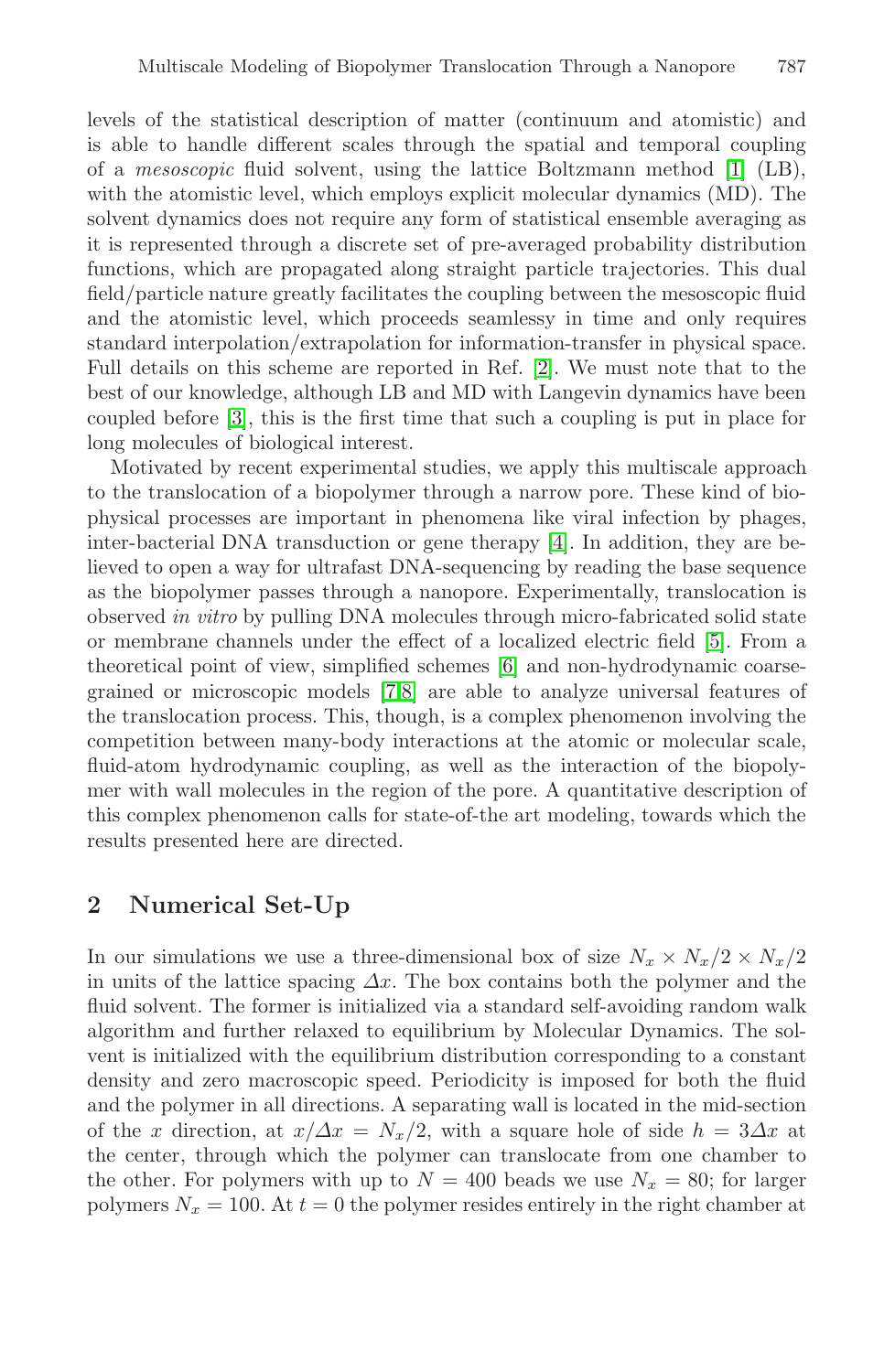788 M. Fyta et al.

 $x/\Delta x > N_x/2$ . The polymer is advanced in time according to the following set of Molecular Dynamics-Langevin equations for the bead positions  $r_p$  and velocities  $v_p$  (index p runs over all beads):

$$
M_p \frac{dv_p}{dt} = -\sum_q \partial_{\mathbf{r}_p} V_{LJ}(\mathbf{r}_p - \mathbf{r}_q) + \gamma (\mathbf{u}_p - \mathbf{v}_p) + M_p \xi_p - \lambda_p \partial_{\mathbf{r}_p} \kappa_p \tag{1}
$$

These interact among themselves through a Lennard-Jones potential with  $\sigma =$ 1.8 and  $\varepsilon = 10^{-4}$ :

$$
V_{LJ}(r) = 4\varepsilon \left[ \left( \frac{\sigma}{r} \right)^{12} - \left( \frac{\sigma}{r} \right)^6 \right] \tag{2}
$$

This potential is augmented by an angular harmonic term to account for distortions of the angle between consecutive bonds. The second term in  $Eq.(1)$ represents the mechanical friction between a bead and the surrounding fluid,  $u_p$ is the fluid velocity evaluated at the bead position and  $\gamma$  the friction coefficient. In addition to mechanical drag, the polymer feels the effects of stochastic fluctuations of the fluid environment, through the random term,  $\xi_p$ . This is related to the third term in Eq.(1), which is an incorrelated random term with zero mean. Finally, the last term in Eq.(1) is the reaction force resulting from  $N - 1$  holonomic constraints for molecules modelled with rigid covalent bonds. The bond length is set at  $b = 1.2$  and  $M_p$  is the bead mass equal to 1.



**Fig. 1.** Snapshots of a typical event: a polymer  $(N = 300)$  translocating from the right to the left is depicted at a time equal to (a)  $0.11$ , (b)  $0.47$ , and (c)  $0.81$  of the total time for this translocation. The vertical line in the middle of each panel shows the wall.

Translocation is induced by a constant electric force  $(F_{drive})$  which acts along the x direction and is confined in a rectangular channel of size  $3\Delta x \times \Delta x \times \Delta x$ along the streamwise  $(x$  direction) and cross-flow  $(y, z$  directions). The solvent density and kinematic viscosity are 1 and 0.1, respectively, and the temperature is  $k_BT = 10^{-4}$ . All parameters are in units of the LB timestep  $\Delta t$  and lattice spacing  $\Delta x$ , which we set equal to 1. Additional details have been presented in Ref. [2]. In our simulations we use  $F_{drive} = 0.02$  and a friction coefficient  $\gamma = 0.1$ . It should be kept in mind that  $\gamma$  is a parameter governing both the structural relation of the polymer towards equilibrium and the strength of the coupling with the surrounding fluid. The MD timestep is a fraction of the timestep for the LB part  $\Delta t = m \Delta t_{MD}$ , where m is a constant typically set at  $m = 5$ . With this parametrization, the process falls in the fast translocation regime, where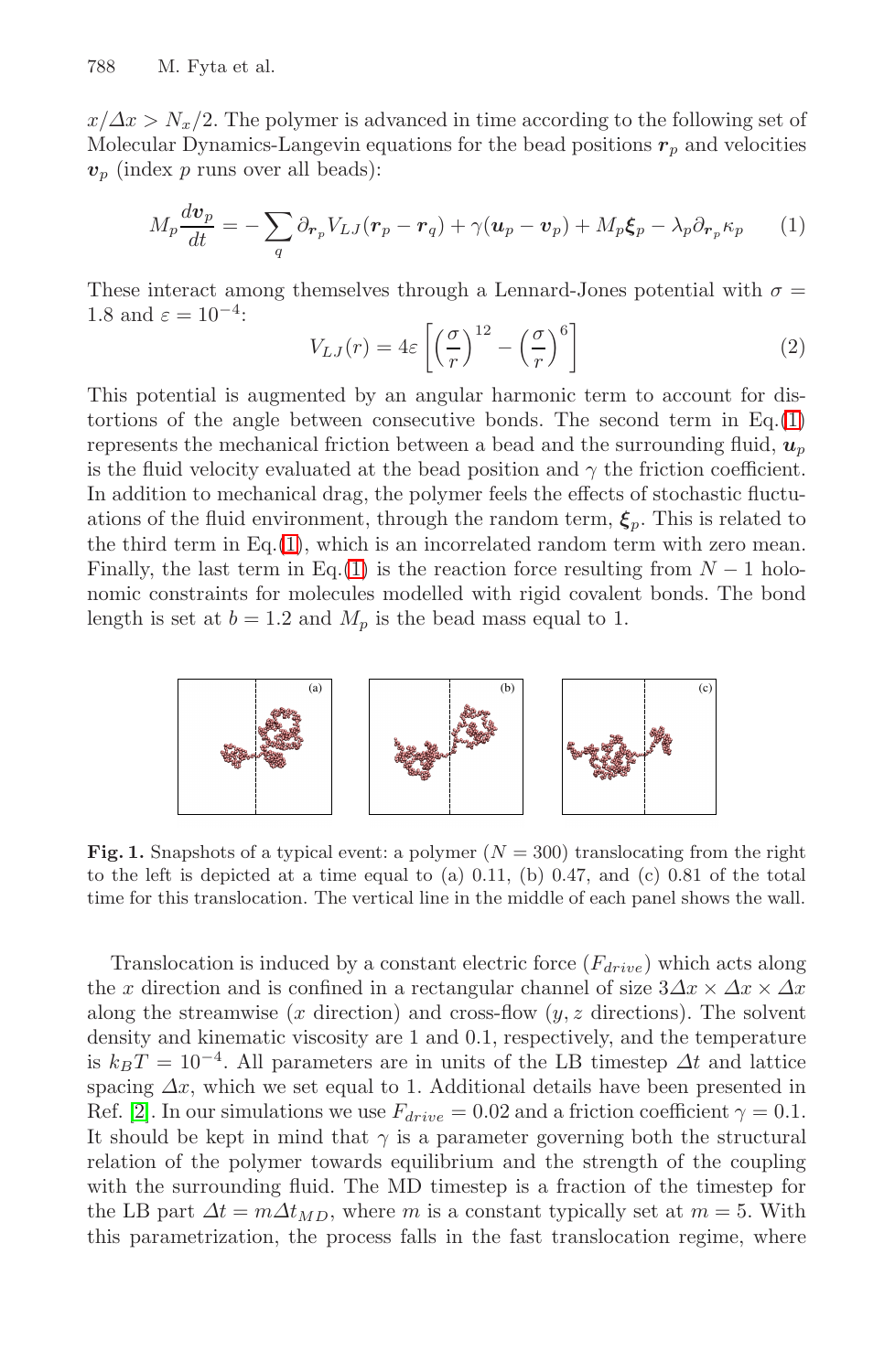the total translocation time is much smaller than the Zimm relaxation time. We refer to this set of parameters as our "reference"; we explore the effect of the most important parameters for certain representative cases.

#### **3 Translocation Dynamics**

Extensive simulations of a large number of translocation events over  $100 - 1000$ initial polymer configurations for each length confirm that most of the time during the translocation process the polymer assumes the form of two almost compact blobs on either side of the wall: one of them (the untranslocated part, denoted by  $U$ ) is contracting and the other (the translocated part, denoted by  $T$ ) is expanding. Snapshots of a typical translocation event shown in Fig. 1 strongly support this picture. A radius of gyration  $R_I(t)$  (with  $I = U, T$ ) is assigned to each of these blobs, following a static scaling law with the number of beads  $N_I: R_I(t) \sim N_I^{\nu}(t)$  with  $\nu \simeq 0.6$  being the Flory exponent for a threedimensional self-avoiding random walk. Based on the conservation of polymer length,  $N_U + N_T = N_{tot}$ , an effective translocation radius can be defined as  $R_E(t) \equiv (R_T(t)^{1/\nu} + R_U(t)^{1/\nu})^{\nu}$ . We have shown that  $R_E(t)$  is approximately constant for all times when the static scaling applies, which is the case throughout the process except near the end points (initiation and completion of the event) [2]. At these end points, deviations from the mean field picture, where the polymer is represented as two uncorrelated compact blobs, occur. The volume of the polymer also changes after its passage through the pore. At the end, the radius of gyration is considerably smaller than it was initially:  $R_T(t_X) < R_U(0)$ , where  $t_X$  is the total translocation time for an individual event. For our reference simulation an average over a few hundreds of events for  $N = 200$  beads showed that  $\lambda_R = R_T(t_X)/R_U(0) \sim 0.7$ . This reveals the fact that as the polymer passes through the pore it is more compact than it was at the initial stage of the event, due to incomplete relaxation.

The variety of different initial polymer realizations produce a scaling law dependence of the translocation times on length [8]. By accumulating all events for each length, duration histograms were constructed. The resulting distributions deviate from simple gaussians and are skewed towards longer times (see Fig. 2(a) inset). Hence, the translocation time for each length is not assigned to the mean, but to the most probable time  $(t_{max})$ , which is the position of the maximum in the histogram (noted by the arrow in the inset of Fig. 2(a) for the case  $N = 200$ ). By calculating the most probable times for each length, a superlinear relation between the translocation time  $\tau$  and the number of beads N is obtained and is reported in Fig. 2(a). The exponent in the scaling law  $\tau(N) \sim N^{\alpha}$  is calculated as  $\alpha \sim 1.28 \pm 0.01$ , for lengths up to  $N = 500$  beads. The observed exponent is in very good agreement with a recent experiment on double-stranded DNA translocation, that reported  $\alpha \simeq 1.27 \pm 0.03$  [9]. This agreement makes it plausible that the generic polymers modeled in our simulations can be thought of as DNA molecules; we return to this issue in section 5.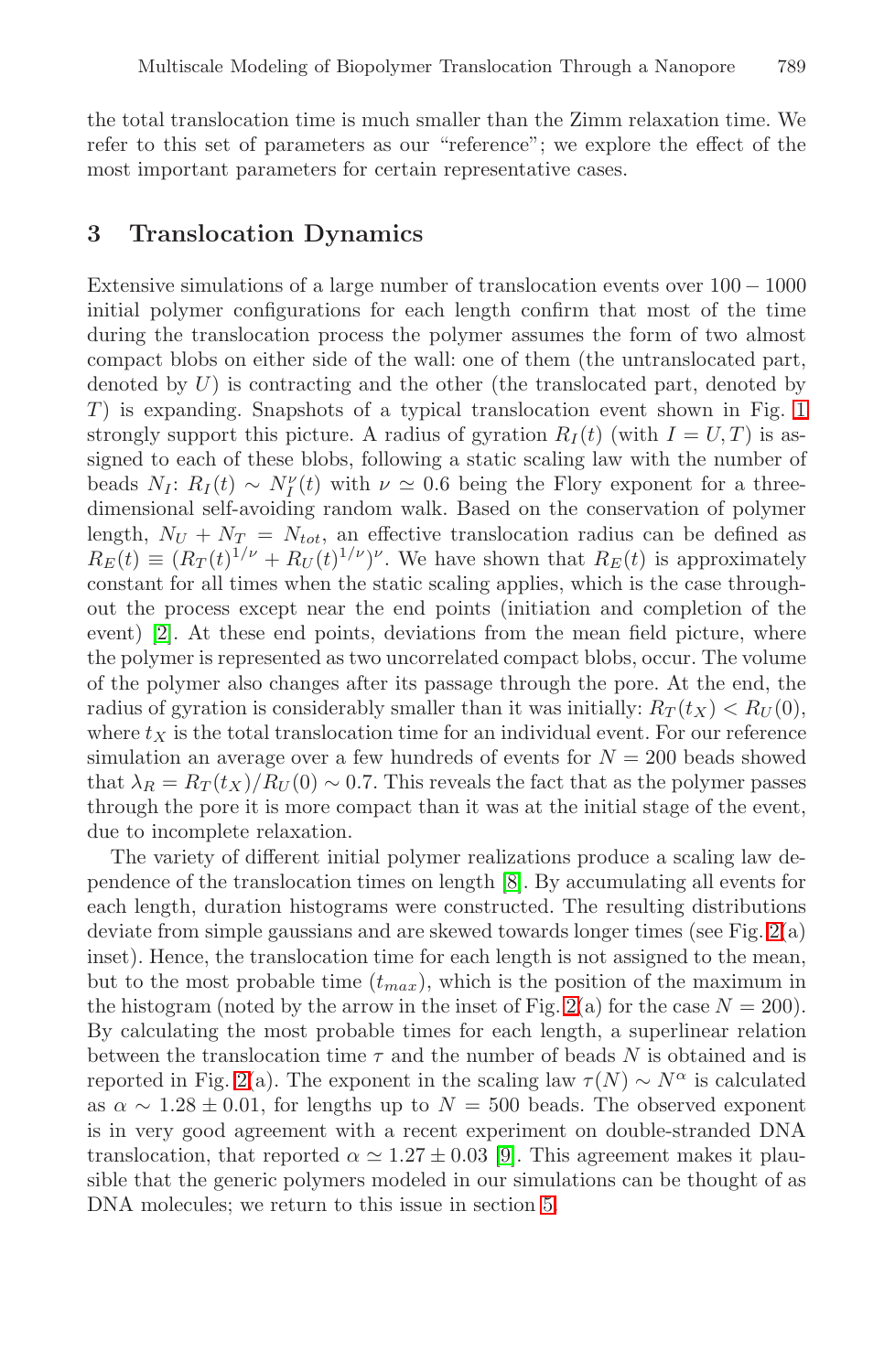790 M. Fyta et al.



**Fig. 2.** (a) Scaling of  $\tau$  with the number of beads N. Inset: distribution of translocation times over 300 events for  $N = 200$ . Time is given in units of the LB timestep. The arrow shows the most probable translocation time for this length. Effect of the various parameters on the scaling law: (b) changing the value of the MD timestep  $(\Delta t_{MD})$ ; (c) changing the value of the solvent-molecule coupling coefficient  $\gamma$ .

### **4 Effects of Parameter Values**

We next investigate the effect that the various parameters have on the simulations, using as standard of comparison the parameter set that we called the "reference" case. For all lengths and parameters about 100 different initial configurations were generated to assess the statistical and dynamical features of the translocation process. As a first step we simulate polymers of different lengths  $(N = 20 - 200)$ . Following a procedure similar to the previous section we extract the scaling laws for the translocation time and their vatiation with the friction coefficient  $\gamma$  and the MD timestep  $\Delta t_{MD}$ . The results are shown in Fig. 2(b) and (c). In these calculations the error bars were also taken into account. The scaling exponent for our reference simulation ( $\gamma = 0.1$ ) presented in Fig. 2(a) is  $\alpha \simeq 1.27 \pm 0.01$  when only the lengths up to  $N = 200$  are included. The exponent for smaller damping ( $\gamma = 0.05$ ) is  $\alpha \approx 1.32 \pm 0.06$ , and for larger  $(\gamma = 0.5)$   $\alpha \simeq 1.38 \pm 0.04$ . By increasing  $\gamma$  by one order of magnitude the time scale rises by approximately one order of magnitude, showing an almost linear dependence of the translocation time with hydrodynamic friction; we discuss this further in the next section. However, for larger  $\gamma$ , thus overdamped dynamics and smaller influence of the driving force, the deviation from the  $\alpha = 1.28$ exponent suggests a systematic departure from the fast translocation regime. Similar analysis for various values of  $\Delta t_{MD}$  shows that the exponent becomes  $\alpha \simeq 1.34 \pm 0.04$  when  $\Delta t_{MD}$  is equal to the LB timestep  $(m = 1)$ ; for  $m = 10$ the exponent is  $\alpha \approx 1.32 \pm 0.04$ , while for  $m = 20$ ,  $\alpha \approx 1.28 \pm 0.01$  with similar prefactors.

We next consider what happens when we fix the length to  $N = 200$  and vary  $\gamma$  and the pulling force  $F_{drive}$ . For all forces used, the process falls in the fast translocation regime. The most probable time  $(t_{max})$  for each case was calculated and the results are shown in Fig. 3. The dependence of  $t_{max}$  on  $\gamma$  is linear related to the linear dependence of  $\tau$  on  $\gamma$ , mentioned in the previous section. The variation of  $t_{max}$  with  $F_{drive}$  follows an inverse power law:  $t_{max} \sim 1/F_{drive}^{\mu}$ ,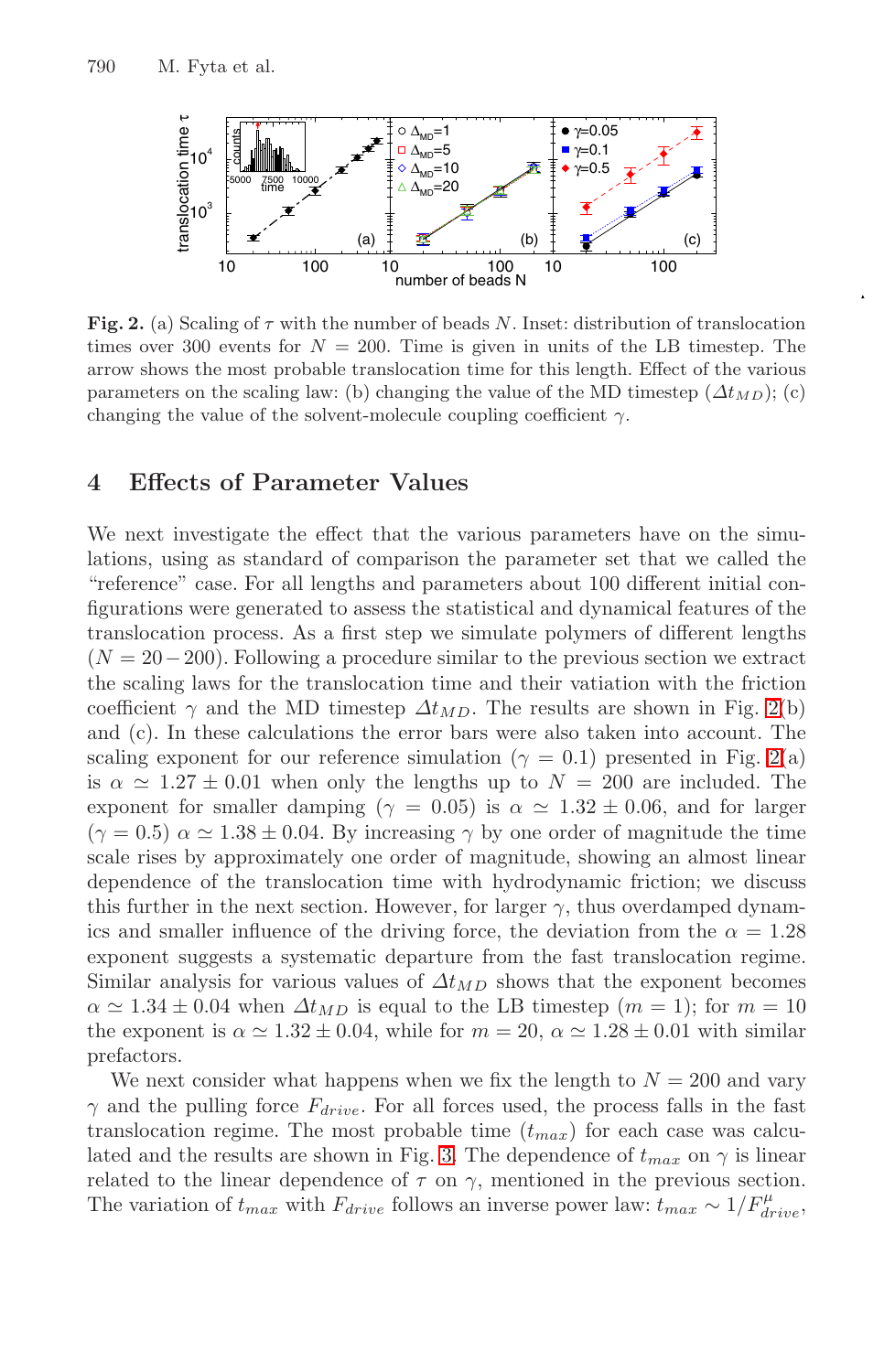

**Fig. 3.** Variation of  $t_{max}$  with (a)  $\gamma$ , and (b)  $F_{drive}$  for  $N = 200$  beads

with  $\mu$  of the order 1. The effect of  $\gamma$  is further explored in relation to the effective radii of gyration  $R_E$ , and is presented in Fig. 4. The latter must be constant when the static scaling  $R \sim N^{0.6}$  holds. This is confirmed for small  $\gamma$  up to about 0.2. As  $\gamma$  increases,  $R_E$  is no more constant with time, and shows interesting behavior: it increases continuously up to a point where a large fraction of the chain has passed through the pore and subsequently drops to a value smaller than the initial  $R_U(0)$ . Hence, as  $\gamma$  increases large deviations from the static scaling occur and the translocating polymer can no longer be represented as two distinct blobs. In all cases, the translocated blob becomes more compact. For all values of  $\gamma$  considered,  $\lambda_R$  is always less than unity ranging from 0.7 ( $\gamma$ =0.1) to 0.9 ( $\gamma$ =0.5) following no specific trend with  $\gamma$ .



**Fig. 4.** The dependence of the effective radii of gyration  $R_E(t)$  on  $\gamma$  ( $N = 200$ ). Time and  $R_E$  are scaled with respect to the total translocation time and  $R_U(0)$  for each case.

## **5 Mapping to Real Biopolymers**

As a final step towards connecting our computer simulations to real experiments and after having established the agreement in terms of the scaling behavior, we investigate the mapping issue of the polymer beads to double-stranded DNA. In order to interpret our results in terms of physical units, we turn to the persistence length  $(l_p)$  of the semiflexible polymers used in our simulations. Accordingly, we use the formula for the fixed-bond-angle model of a worm-like chain [10]:

$$
l_p = \frac{b}{1 - \cos(\theta)}\tag{3}
$$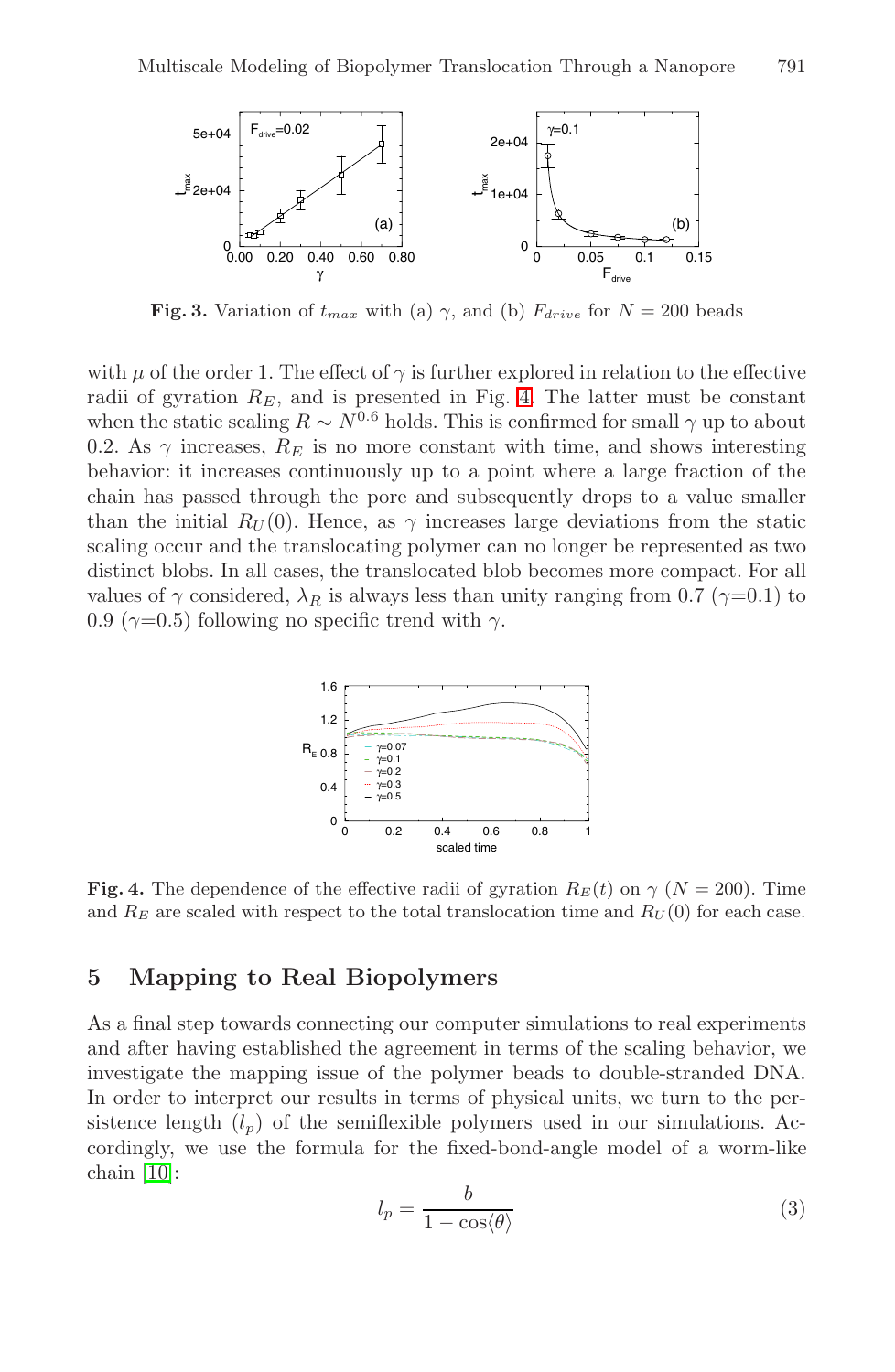#### 792 M. Fyta et al.

where  $\langle \theta \rangle$  is complementary to the average bond angle between adjacent bonds. In lattice units  $(\Delta x)$  an average persistence length for the polymers considered, was found to be approximately 12. For  $\lambda$ -phage DNA  $l_p \sim 50 \text{ nm}$  [11] which is set equal to  $l_p$  for our polymers. Thereby, the lattice spacing is  $\Delta x \sim 4$  nm, which is also the size of one bead. Given that the base-pair spacing is  $\sim 0.34$  nm, one bead maps approximately to 12 base pairs. With this mapping, the pore size is about  $\sim$  12 nm, close to the experimental pores which are of the order of 10 nm. The polymers presented here correspond to DNA lengths in the range  $0.2 - 6$ kbp. The DNA lengths used in the experiments are larger (up to ∼ 100kbp); the current multiscale approach can be extended to handle these lengths, assuming that appropriate computational resources are available.

Choosing polymer lengths that match experimental data we compare the corresponding experimental duration histograms (see Fig. 1c of Ref. [9]) to the theoretical ones. This comparison sets the LB timestep to  $\Delta t \sim 8$  nsec. In Fig. 5 the time distributions for representative DNA lengths simulated here are shown. In this figure, physical units are used according to the mapping described above and promote comparison with similar experimental data [9]. The MD timestep for  $m = 5$  will then be  $t_{MD} \sim 40$  nsec indicating that the MD timescale related to the coarse-grained model that handles the DNA molecules is significantly stretched over the physical process. Exact match to all the experimental parameters is of course not feasible with coarse-grained simulations. However, essential features of DNA translocation are captured, allowing the use of the current approach to model similar biophysical processes that involve biopolymers in solution. This can become more efficient by exploiting the freedom of further fine-tuning the parameters used in this multiscale model.



**Fig. 5.** Histograms of calculated translocation times for a large number of events and different DNA lengths. The arrows link to the most probable time  $(t_{max})$  for each case.

#### **6 Conclusions**

In summary, we applied a multiscale methodology to model the translocation of a biopolymer through a nanopore. Hydrodynamic correlations between the polymer and the surrounding fluid have explicitly been included. The polymer obeys a static scaling except near the end points for each event (initiation and completion of the process) and the translocation times vary exponentially with